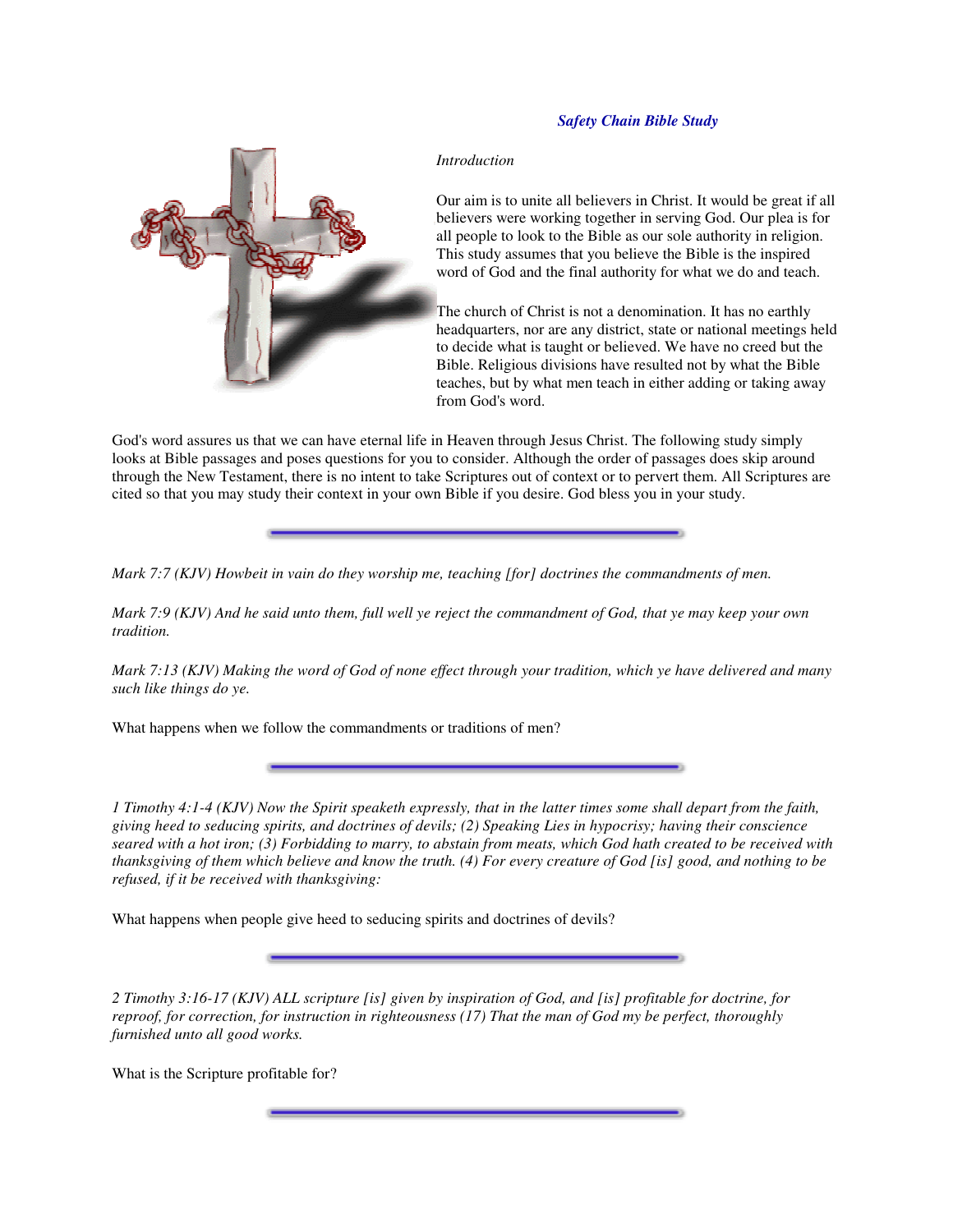Colossians 2:14 (KJV) Blotting out the handwriting of ordinances that was against us, which was contrary to us, *and took it out of the way, nailing it to his cross;*

Since the handwriting of ordinances refers to the old Testament, when was it taken out of the way?

Galatians 3:24 (KJV) Wherefore the Law was our schoolmaster [to bring us] unto Christ, that we might be justified *by faith.*

*Galatians 3:25 (KJV) But after that faith is come, we are no longer under a schoolmaster.*

Since we are saved or justified now by faith, are we under the old law?

Hebrews 8:6 (KJV) But now hath he obtained a more excellent ministry, by how much also he is the mediator of a *better covenant, which was established upon better promises.*

Hebrews 8:7 (KJV) For if that first [covenant] had been faultless, then should no place have been sought for the *second.*

Are we today under a better and new covenant with better promises than the old covenant?

Hebrews  $9:15-17$  (KJV) And for this cause he is the mediator of the new testament, that by means of death, for the redemption of the transgressions [that were] under the first testament, they which are called might receive the promise of eternal inheritance. (16) For where a testament [is], there must also of necessity be the death of the testator. (17) For a testament [is] of force after men are dead: otherwise it is of no strength at all while the testator *liveth.*

When does a will or testament come into force?

So we are under what Testament today?

*Romans 3:23 (KJV) For all have sinned, and come short of the glory of God;*

How many of us have sinned?

I John 3:4 (KJV) Whosoever comitteth sin transgresseth also the law: for sin is the transgression of the law.

What is sin?

What does transgress mean? (To transgress means to 'move across" or go beyond that which God wants.)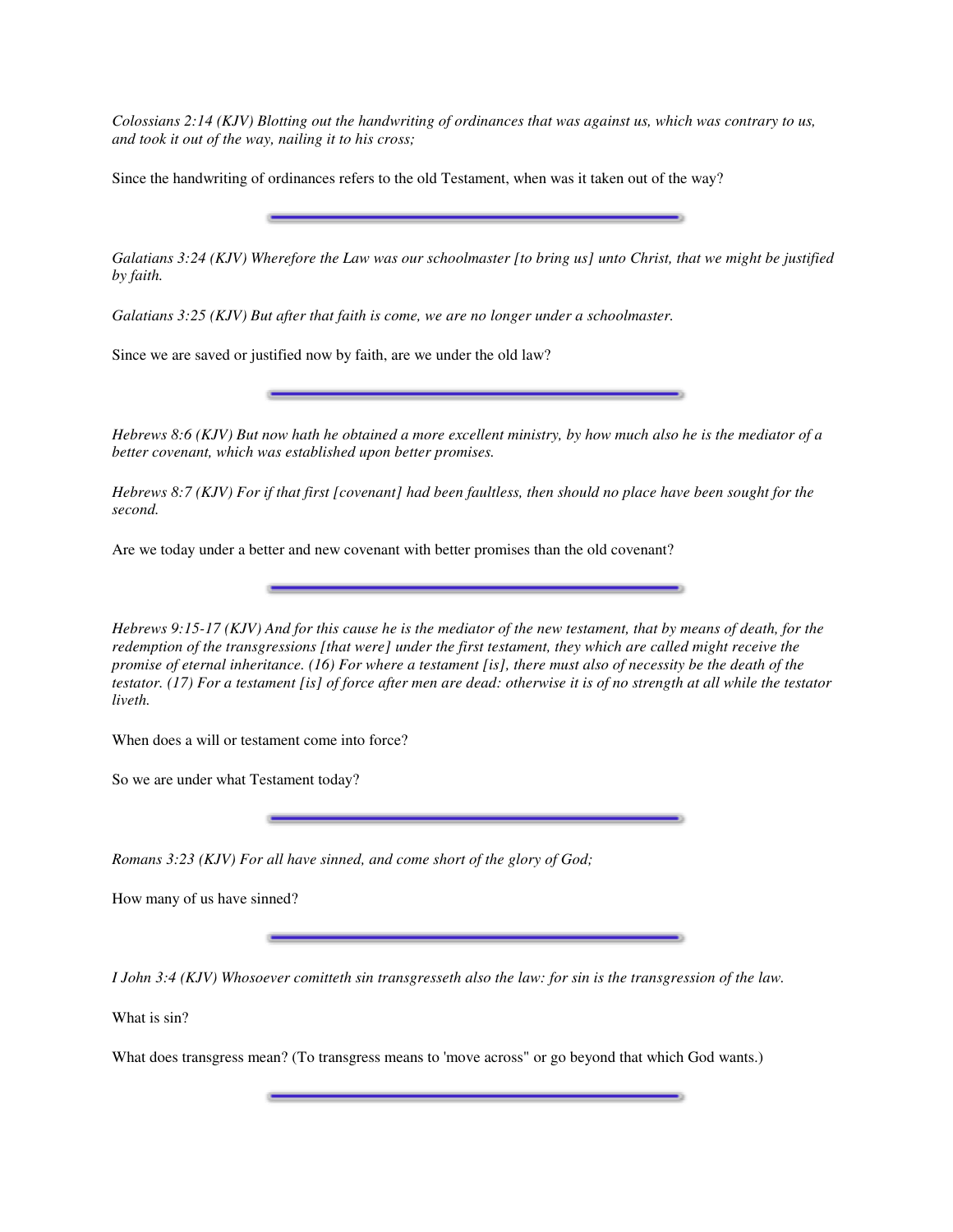Romans 5:8-10 (KJV) But God commendeth his love toward us, in that, while we were yet sinners, Christ died for us. (9) Much more then, being now justified by his blood, we shalt be saved from wrath through him. (10) For if, when we were enemies, we were reconciled to God by the death of his Son, much more, being reconciled, we shall *be saved by his Life.*

Because God loved us, what happened for us?

John 14:6 (KJV) Jesus saith unto him, I am the way, the truth, and the Life: no man cometh unto the Father, but by *me.*

What is the only way we can come to God the Father?

Matthew 7:21-23 (KJV) Not every one that saith unto me, Lord, Lord, shall enter into the kingdom of heaven; but he that doeth the will of my Father which is in heaven. (22) Many will say to me in that day, Lord, Lord, have we not prophesied in thy name? and in thy name have cast out devils? and in thy name done many wonderful works? (23) *And then will I profess unto them, I never knew you: depart from me, ye that work iniquity.*

Who will go to Heaven?

Matthew 7:13-14 (KJV) Enter ye in at the strait gate: for wide [is] the gate, and broad [is] the way, that leadeth to destruction, and many there be which go in thereat:  $(14)$  Because strait [is] the gate, and narrow [is] the way, *which leadeth unto Life, and few there be that find it.*

What is the way to destruction like?

What is the way to eternal life like?

*John 14:15 (KJV) If ye Love me, keep my commandments.*

If we really love the Lord, what will we do?

John 3:16 (KJV) For God so loved the world, that he gave his only begotten Son, that whosoever believeth in him *should not perish, but have everlasting Life.*

What does this verse say we must do to have eternal life?

John 8:24 (KJV) I said therefore unto you, that ye shalt die in your sins: for if ye believe not that I am [he], ye shall *die in your sins.*

If we don't believe in Jesus what will happen?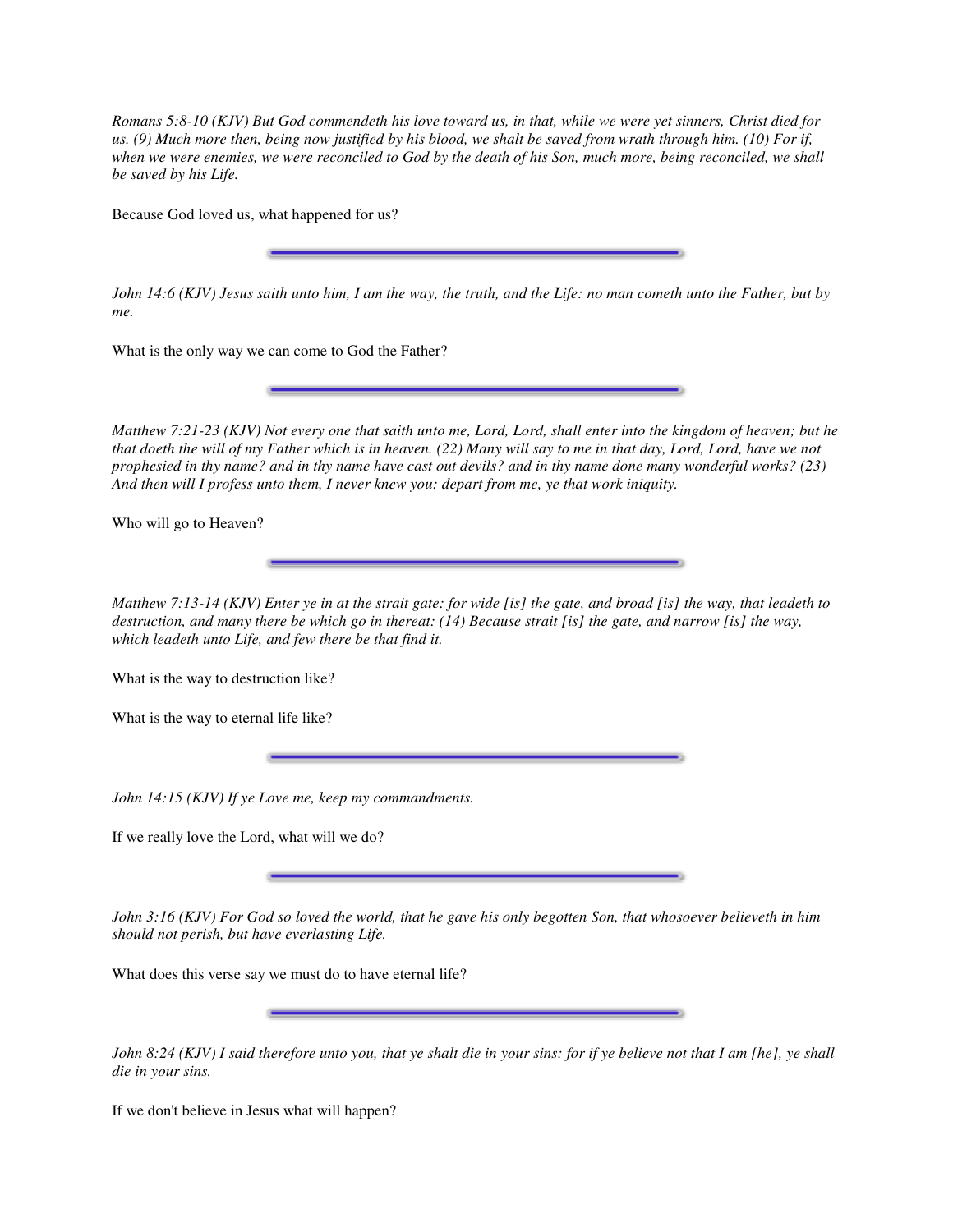Hebrews 11:6 (KJV) But without faith impossible to please [him]: for he that cometh to God must believe that he is, *and [that] he is a rewarder of them that diligently seek him.*

It is impossible to please God without what?

*Luke 13:3 (KJV) I tell you, Nay: but, except ye repent, ye shall all likewise perish.*

This verse says we will perish or be lost unless we do what? (Repent means a change of heart or mind which leads to a change of life.)

Acts 17:30 (KJV) And the times of this ignorance God winked at; but now commandeth all men every where to *repent:*

This verse tells us God commands all people everywhere to do what?

2 Corinthians 7:10 (KJV) For godly sorrow worketh repentance to salvation not to be repented of: but the sorrow of *the world worketh death.*

What does godly sorrow work in us? (We will never change or repent until we truly feel sorrow for our sins.)

*Matthew 10:32-33 (KJV) Whosoever therefore shalt confess me before men, him wilt I confess also before my* Father which is in heaven. (33) But whosoever shall deny me before men, him will I also deny before my Father *which is in heaven.*

What do these verses say we must do if we want the Lord to acknowledge us before God?

Romans 10:9 (KJV) That if thou shalt confess with thy mouth the Lord Jesus, and shalt believe in thine heart that *God hath raised him from the dead, thou shalt be saved.*

Romans 10:10 (KJV) For with the heart man believeth unto righteousnss; and with the mouth confession is made *unto salvation.*

These verses teach that, in addition to belief, we must do what to be saved?

Acts 8:37 (KJV) And Philip said, If thou believest with all thine heart, thou mayest. And he answered and said, I *believe that Jesus Christ is the Son of God.*

What did the Eunuch confess?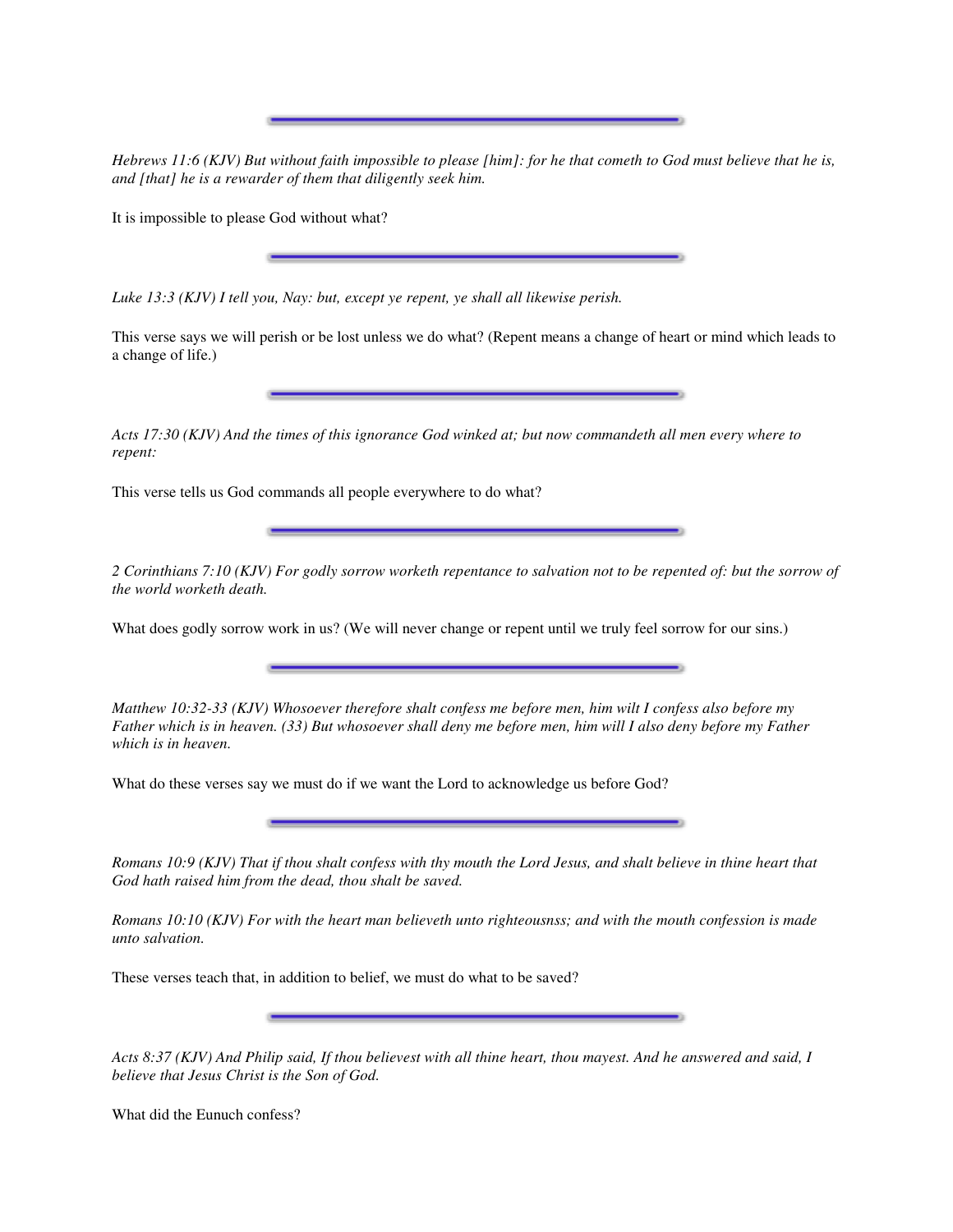Acts 8:35-39 (KJV) Then Philip opened his mouth, and began at the same scripture, and preached unto him Jesus. (36) And as they went on way, they came unto a certain water: and the eunuch said, See, [here is] water; what doth hinder me to be baptized? (37) And Philip said, If thou believest with all thine heart, thou mayest. And he answered and said, I believe that Jesus Christ is the Son of God. (38) And he commanded the chariot to stand still: and they went down both into the water, both Philip and the eunuch; and he baptized him. (39) Arid when they were come up out of the water, the Spirit of the Lord caught away Philip, that the eunuch saw him no more: and he went on his *way rejoicing.*

When Philip preached Jesus, the Eunuch wanted to do what?

Mark 16:15-16 (KJV) And he said unto them, Go ye into all the world, and preach the gospel to every creature. (16) *He that believeth and is baptized shall be saved; but he that believeth not shall be damned.*

According to these verses, what two things must we do before we are saved?

Acts 2:37-41 (KJV) Now when they heard [this], they were pricked in their heart, and said unto Peter and to the rest of the apostles, Men [and] brethren, what shall we do? (38) Then Peter said unto them, Repent, and be baptized every one of you in the name of Jesus Christ for the remission of sins, and ye shalt receive the gift of the Holy Ghost. (39) For the promise is unto you, and to your children, and to all that are afar off, [even] as many as the Lord our God shall call. (40) And with many other words did he testify and exhort, saying, Save yourselves from this untoward generation. (41) Then they that gladly received his word were baptized: and the same day there were *[unto them] about three thousand souls.*

What were these people told to do to have remission (forgiveness) of sins?

What did it mean when they were told to save themselves?

Romans 6:3-6 (KJV) Know ye not, that so many of us as were baptized into Jesus Christ were baptized into his death? (4) Therefore we are buried with him by baptism into death: that Like as Christ was raised up from the dead by the glory of the Father, even so we also should walk in newness of life. (5) For if we have been planted together in the Likeness of his death, we shall be also [in the Likeness] of [his] resurrection: (6) Knowing this, that our old man is crucified with [him], that the body of sin might be destroyed, that henceforth we should not serve sin.

What is baptism compared to in this passage?

How do we bury people?

I Peter 3:21 (KJV) The Like figure whereunto [even] baptism doth also now save us (not the putting away of the filth of the flesh, but the answer of a good conscience toward God, by the resurrection of Jesus Christ:

What does this verse say saves us?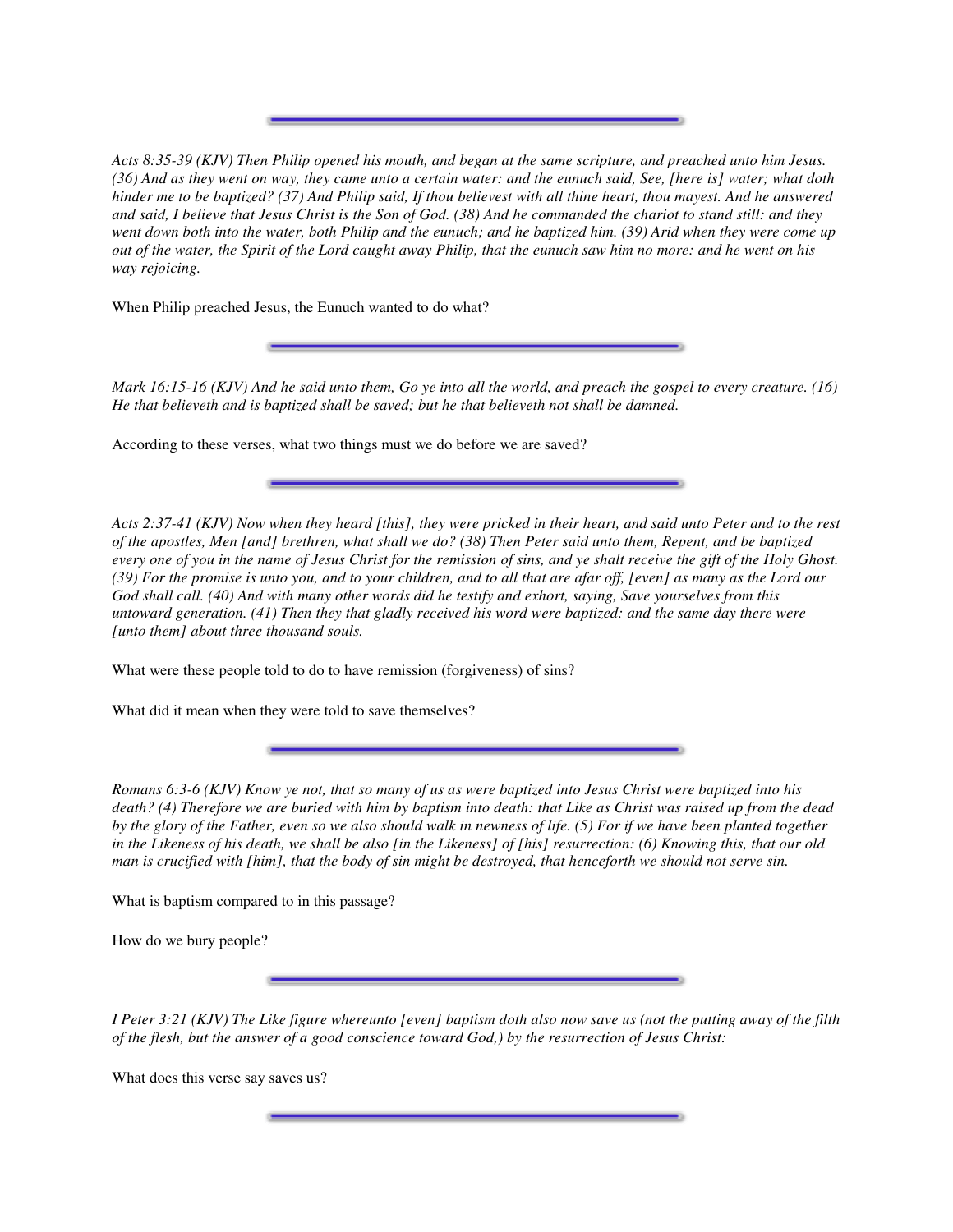Acts 22:16 (KJV) And now why tarriest thou? arise, and be baptized, and wash away thy sins, calling an the name of *the Lord.*

When we are baptized what happens to our sins?

Why would you delay being baptized?

Acts 2:47 (KJV) Praising God, and having favour with all the people. And the Lord added to the church daily such *as should be saved.*

What happens to those who are saved?

Do they "join" the church?

Are they voted in?

John 17:11 (KJV) And now I am no more in the world, but these are in the world, and I come to thee. Holy Father, keep through thine own name those whom thou hast given me, that they my be one, as we [are].

How does Jesus want us to be as He and God are?

I Corinthians 1:10-13 (KJV) Now I beseech you, brethren, by the name of our Lord Jesus Christ, that ye All speak the same thing, and [that] there be no divisions among you; but [that] ye be perfectly joined together in the same mind and in the same judgment.  $(11)$  For it hath been declared unto me of you, my brethren, by them [which are of the house] of Chloe, that there are contentions among you.  $(12)$  Now this I say, that every one of you saith, I am of Paul; and I of Apollos; and I of Cephas; and I of Christ. (13) Is Christ divided? was Paul crucified for you? or were *ye baptized in the name of Paul?*

Is God pleased with religious division?

Why?

1 Corinthians 3:3-6 (KJV) For ye are yet carnal: for whereas [there is] among YOU envying, and strife, and divisions, are ye riot carnal, and walk as men? (4) For white one saith, I am of Paul; arid another, I [am] of Apollos; are ye not carnal? (5) Who then is Paul, and who [is] Apollos, but ministers by whom ye believed, even as *the Lord gave to every man? (6) I have planted, Apollos watered; but God gave the increase.*

What do strife and division show about people? (Carnal means fleshly, worldly, or evil.)

Colossians  $1:18$  (KJV) And he is the head of the body, the church: who is the beginning, the firstborn from the dead; *that in all [things] he might have the preeminence.*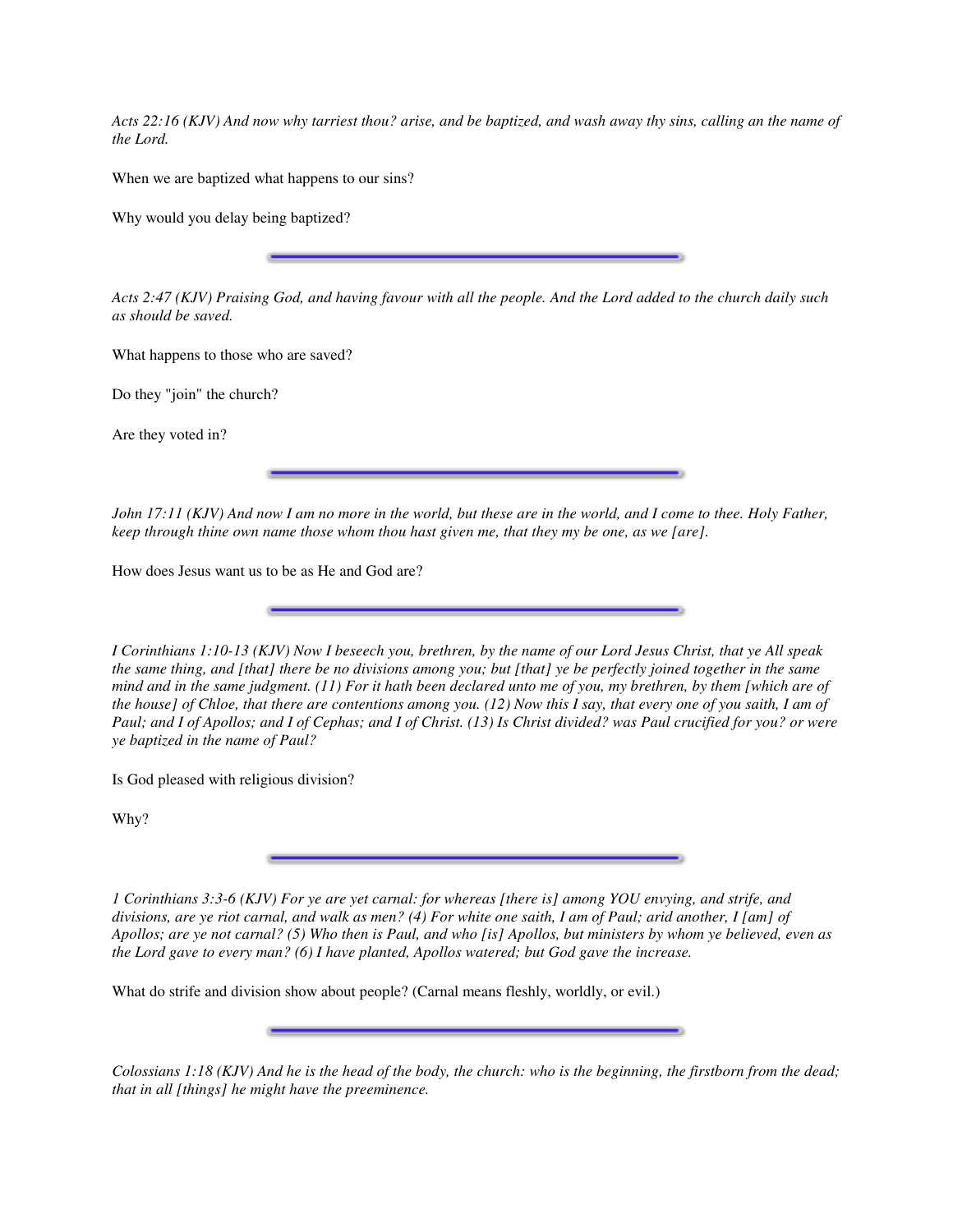Colossians 1:24 (KJV) Who now rejoice in my sufferings for you, and fill up that which is behind of the afflictions of *Christ in my flesh for his body's sake, which is the church:*

What is the church called in these two verses?

Ephesians 4:4 (KJV) [There is] one body, and one Spirit, even as ye are called in one hope of your calling;

*Ephesians 4:5 (KJV) One Lord, one faith, one baptism,*

How many bodies or churches are there?

Matthew 16:16 (KJV) And Simon Peter answered and said, Thou art the Christ, the Son of the Living God.

Matthew 16:18 (KJV) And I say also unto thee, That thou art Peter, and upon this rock I will build my church; and *the gates of Hell Shall not prevail against it.*

How many churches did Jesus build?

Upon what did He build His church?

Ephesians 5:23 (KJV) For the husband is the head of the wife, even as Christ is the head of the church: and he is the *saviour of the body.*

Who is the Head of the Church?

Philippians 1:1 (KJV) Paul and Timotheus, the servants of Jesus Christ, to all the saints in Christ Jesus which are at *Philippi, with the bishops and deacons:*

What two kinds of offices did churches have in the first century? (Bishop, means overseer; deacons were special servants working under the bishops. The Bible teaches that bishop, overseer and pastor all refer to the same office.)

*Romans 16:16 (KJV) Salute one another with an holy kiss. The churches of Christ salute you.*

What does this verse use as a term for groups of God's people?

Is a name important?

Acts 11:26 (KJV) And when he had found him, he brought him unto Antioch. And it came to pass, that a whole year they assembled themselves with the church, and taught much people. And the disciples were called Christians first in *Antioch.*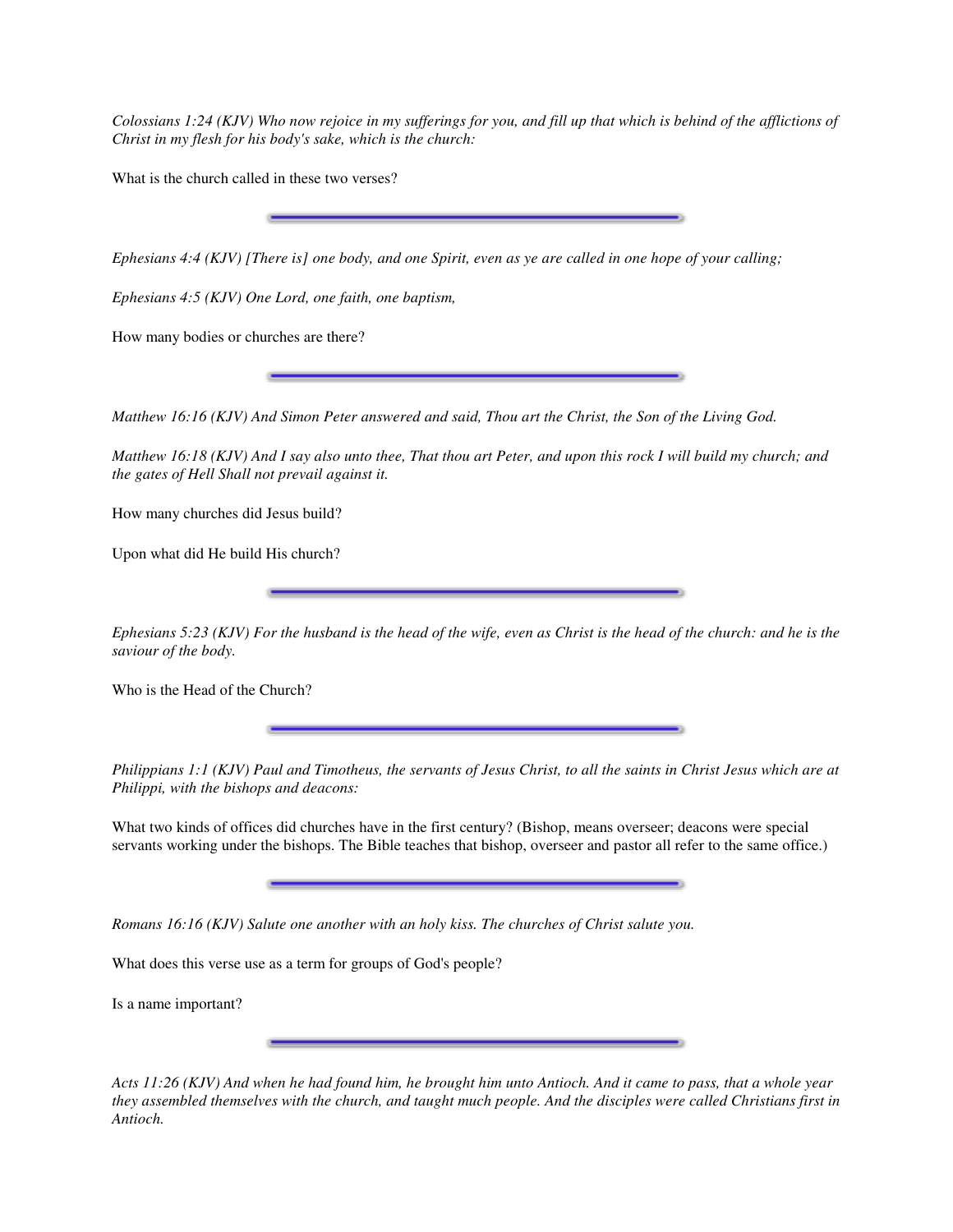What were the disciples called for the first time in Antioch?

Should we use only terms found in Scripture to describe God's people?

Hebrews 10:25 (KJV) Not forsaking the assembling of ourselves together, as the manner of some [is]; but exhorting *: and so much the more, as ye see the day approaching.*

Hebrews 10:26 (KJV) For if we sin willfully after that we have received the knowledge of the truth, there remaineth *no more sacrifice for sins,*

Should we make the assembling or gathering of the church an important part of our life?

John 4:23 (KJV) But the hour cometh, and now is, when the true worshippers shall worship the Father in spirit and *in truth: for the Father seeketh such to worship him.*

John 4:24 (KJV) God [is] a Spirit: and they that worship him must worship [him] in spirit and in truth.

How must we worship? (in Spirit means with the heart or spirit involved.)

But what is truth? (See next verse)

*John 17:17 (KJV) Sanctify them through thy truth: thy word is truth.*

What is truth?

Matthew 26:26-29 (KJV) And as they were eating, Jesus took bread, and blessed [it], and brake [it], and gave [it] to the disciples, and said, Take, eat; this is my body. (27) And he took the cup, and gave thanks, and gave [it] to them, saying, Drink ye all of it; (28) For this is my blood of the new testament, which is shed for many for the remission of sins. (29) But I say unto you, I wilt not dri6k henceforth of this fruit of the vine, until that day when I drink it new *with you in my Father's kingdom.*

What were the two parts of the Lord's supper?

Would it be right to add other things?

1 Corinthians 11:23-26 (KJV) For I have received of the Lord that which also I delivered unto you, That the Lord Jesus the night in which he was betrayed took bread: (24) And when he had given thanks, he brake [it], and said, Take, eat: this is my body, which is broken for you: this do in remembrance of me. (25) After the same manner also [he took] the cup, when he had supped, saying, This cup is the new testament in my blood: this do ye, as oft as ye drink [it], in remembrance of me. (26) For as often as ye eat this bread, and drink this cup, ye do show the Lord's *death till he come.*

What is the purpose of the Lord's Supper?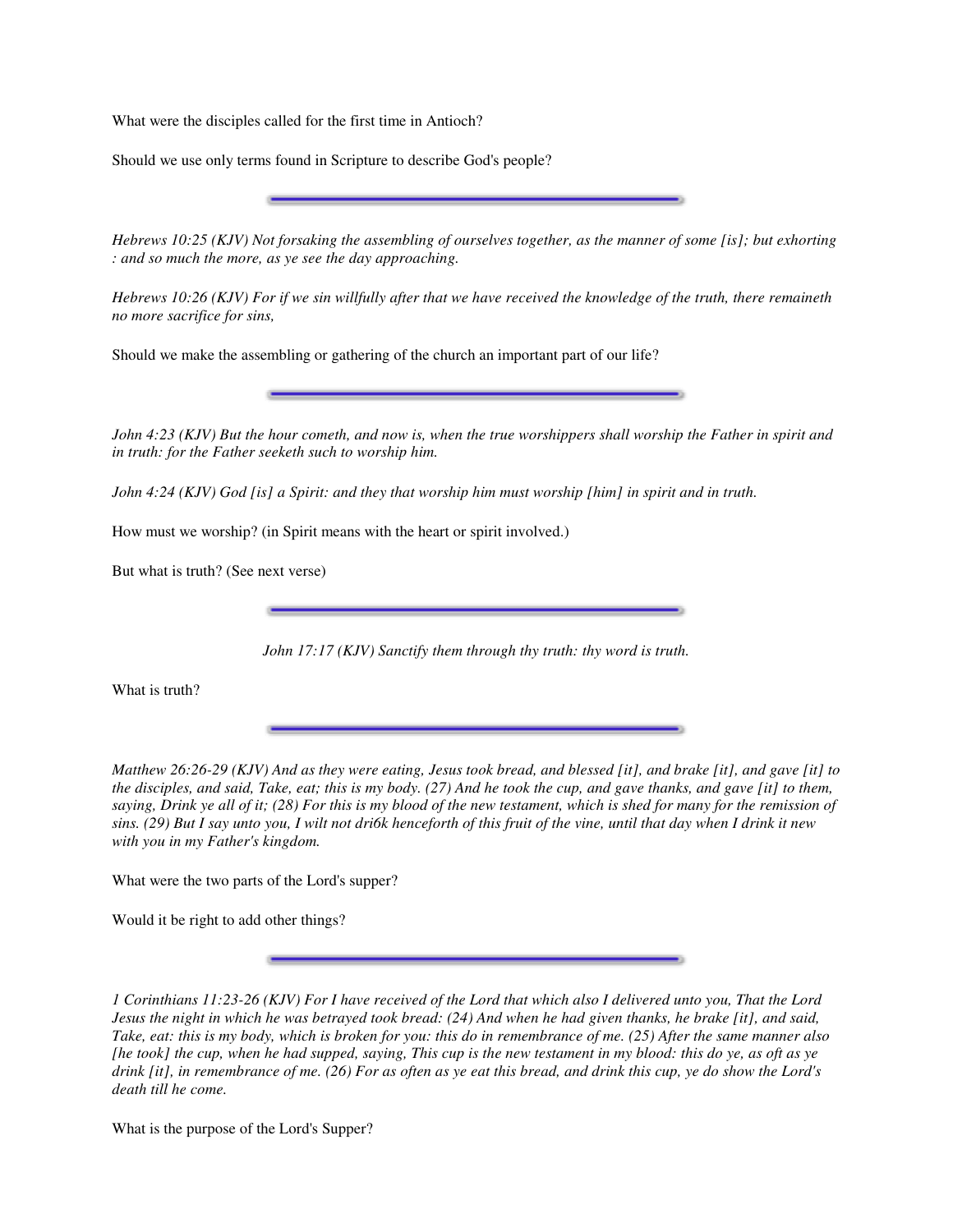Acts 20:7 (KJV) And upon the first [day] of the week, when the disciples came together to break bread, Paul *preached unto them, ready to depart on the morrow; and continued his speech until midnight.*

Why did the church assemble on the first day of the week? (Breaking broad means the Lord's Supper.)

What else did Paul do?

1 Corinthians 16:1 (KJV) Now concerning the collection for the saints, as I have given order to the churches of *Galatia, even so do ye.*

1 Corinthians 16:2 (KJV) Upon the first [day] of the week Let every one of you lay by him in store, as [God] hath *prospered him, that there be no gatherings when I come.*

When should the church members give?

*1 Thessalonians 5:17 (KJV) Pray without ceasing.*

Should the Christian be consistent in prayer?

Ephesians 5:19 (KJV) Speaking to yourselves in psalms and hymns and spiritual songs, singing and making melody *in your heart to the Lord;*

What kind of music should Christians use to worship God?

Colossians 3:16 (KJV) Let the word of Christ dwell in you richly in all wisdom; teaching and admonishing one *another in psalms and hymns and spiritual songs, singing with grace in your hearts to the Lord.*

Did you know that vocal music as named here is the only music authorized or approved for Christian worship in the Now Testament?

Revelation 22:18 (KJV) For I testify unto every man that heareth the words of the prophecy of this book, if any man *shall add unto these things, God shall add unto him the plagues that are written in this book:*

Revelation 22:19 (KJV) And if any man shall take away from the words of the book of this prophecy, God shall take away his part out of the book of Life, and out of the holy city, and [from] the things which are written in this book.

Should we add to or take away from what the scriptures say?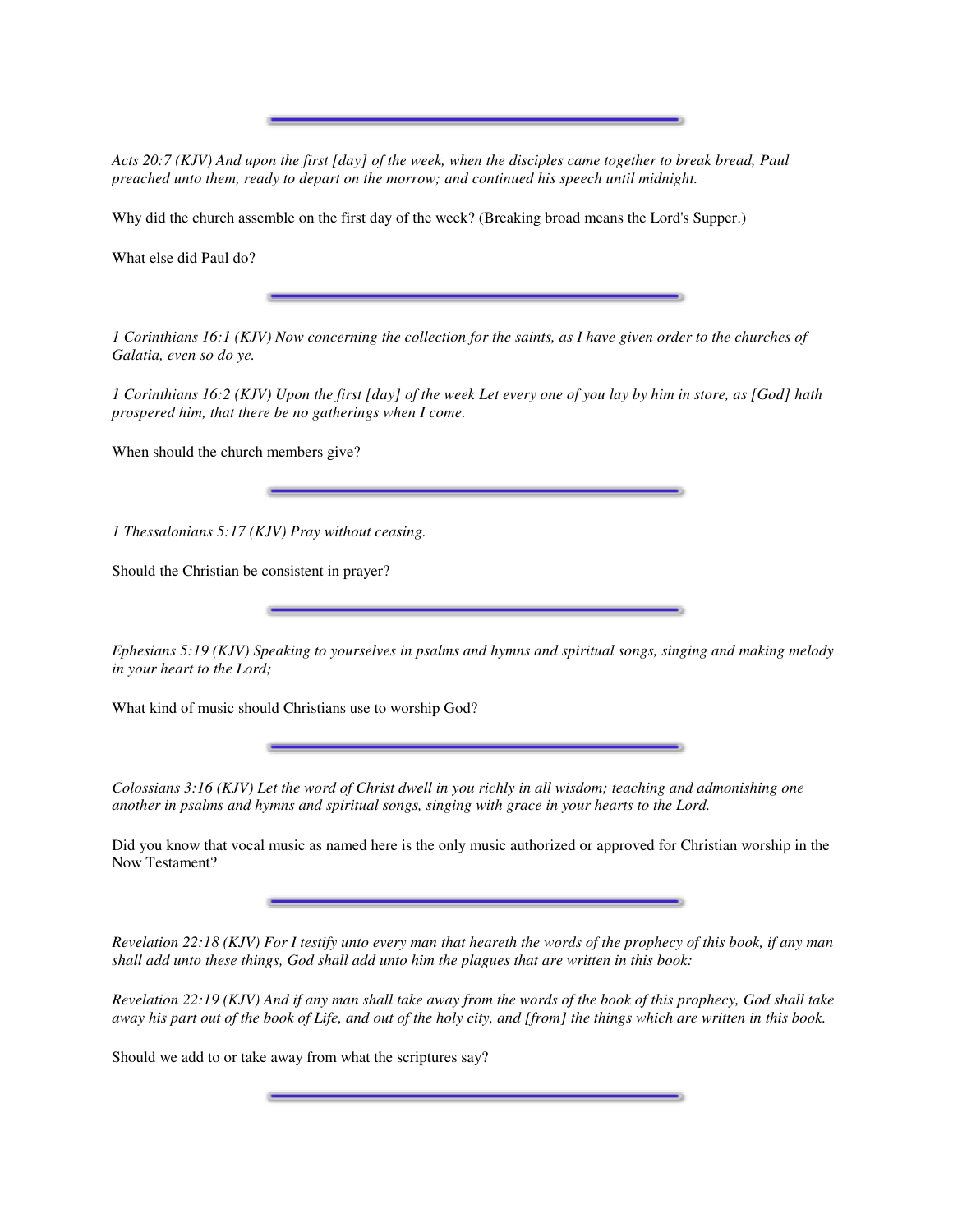Galatians 1:6-9 (KJV) I marvel that ye are so soon removed from him that called you into the grace of Christ unto another gospel: (7) Which is not another- but there be some that trouble you, and would pervert the gospel of Christ. (8) But though we, or an angel from heaven, preach any other gospel unto you than that which we have preached unto you, Let him be accursed. (9) As we said before, so say I now again, If any [man] preach any other *gospel unto you than that ye have received, Let him be accursed.*

Can we preach or teach a doctrine not found in the New Testament?

Romans 12:1 (KJV) I beseech you therefore, brethren, by the mercies of God, that ye present your bodies a Living *sacrifice, holy, acceptable unto God, [which is] your reasonable service.*

Romans 12:2 (KJV) And be not conformed to this world: but be ye transformed by the renewing of your mind, that *ye may prove what [is] that good, and acceptable, and perfect, will of God.*

What are we asked to present to God?

How are we to deal with the world?

Titus 2:11-14 (KJV) For the grace of God that bringeth salvation hath appeared to all men,  $(12)$  Teaching us that, denying ungodliness and worldly Lusts, we should live soberly, righteously, and godly, in this present world; (13) Looking for that blessed hope, and the glorious appearing of the great God and our Saviour Jesus Christ; (14) Who gave himself for us, that he might redeem us from all iniquity, and purify unto himself a peculiar people, zealous of *good works.*

How are we to live as Christians?

2 Timothy 2:15 (KJV) Study to show thyself approved unto God, a workman that needeth not to be ashamed, rightly *dividing the word of truth.*

Why are we to study?

Revelation 2:10 (KJV) Fear none of those things which thou shalt suffer: behold, the devil shalt cast of you into prison, that ye may be tried; and ye shall have tribulation ten days: be thou faithful unto death, and I will give thee a *crown of Life.*

How long must we be faithful to receive salvation?

James 4:17 (KJV) Therefore to him that knoweth to do good, and doeth [it] not, to him it is sin.

If we know to do good and don't do it, what is it?